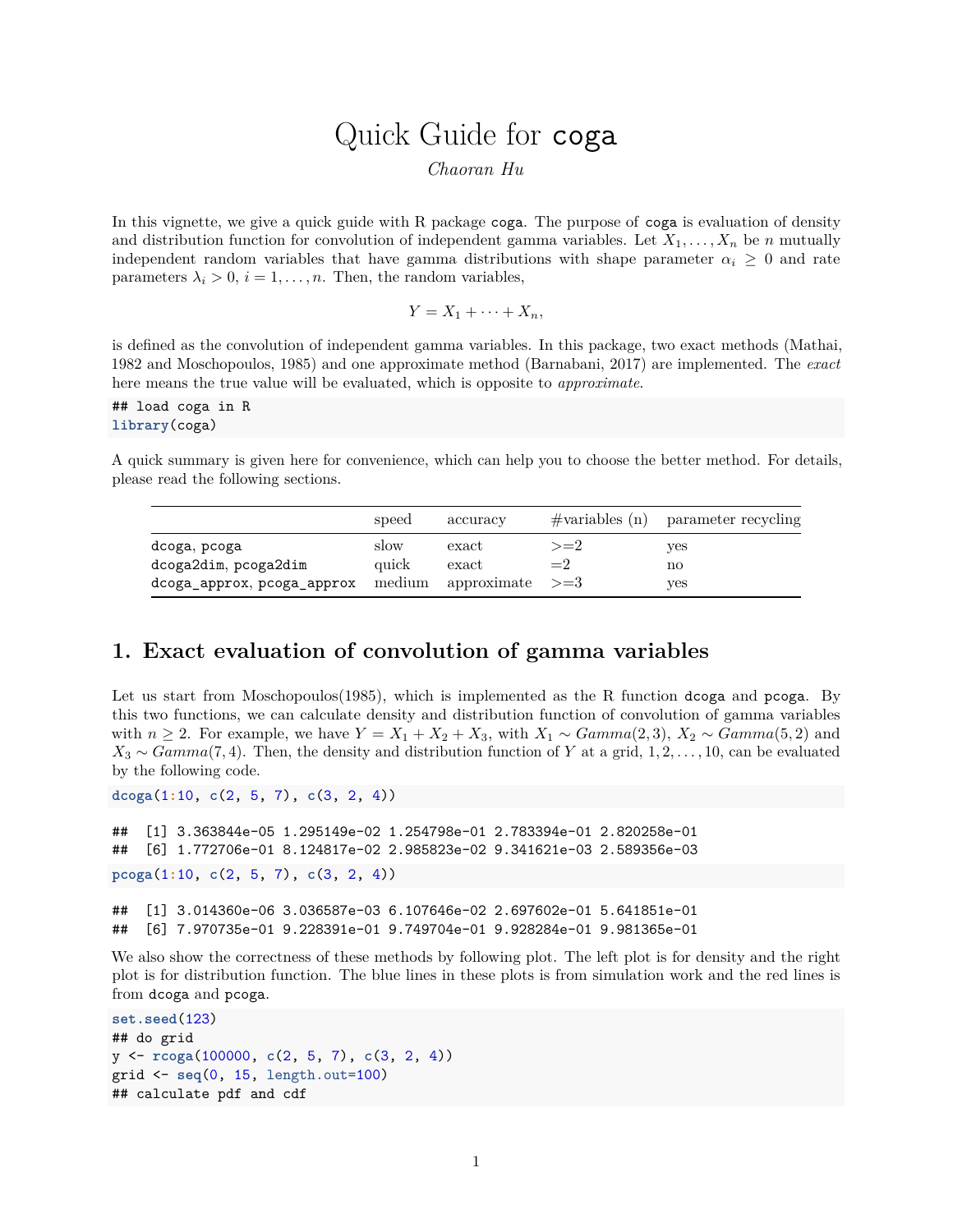```
pdf <- dcoga(grid, c(2, 5, 7), c(3, 2, 4))
cdf <- pcoga(grid, c(2, 5, 7), c(3, 2, 4))
par(mfrow = c(1, 2), mar = c(2,2,1,0))## plot pdf
plot(density(y), col="blue")
lines(grid, pdf, col="red")
## plot cdf
```

```
plot(ecdf(y), col="blue")
lines(grid, cdf, col="red")
```


By these two function, dcoga and pcoga, we can gain the precise value of density and distribution function of convolution of gamma variables. But, the speed of computation can be improved further under convolution of two gamma variables case  $(n = 2)$ . Mathai(1982) gives us this method, which is implemented as dcoga2dim and pcoga2dim. For example, we have  $Y = X_1 + X_2$ , with  $X_1 \sim Gamma(2, 3)$  and  $X_2 \sim Gamma(5, 2)$  and we calculate the density and distribution function by following code. Note that dcoga2dim and pcoga2dim give us the same result as dcoga and pcoga.

**dcoga2dim**(1**:**10, 2, 5, 3, 2)

```
## [1] 0.0411859988 0.2777396118 0.3403093599 0.2095050875 0.0890108622
## [6] 0.0300338151 0.0086685609 0.0022361577 0.0005301785 0.0001177327
dcoga(1:10, c(2, 5), c(3, 2))
```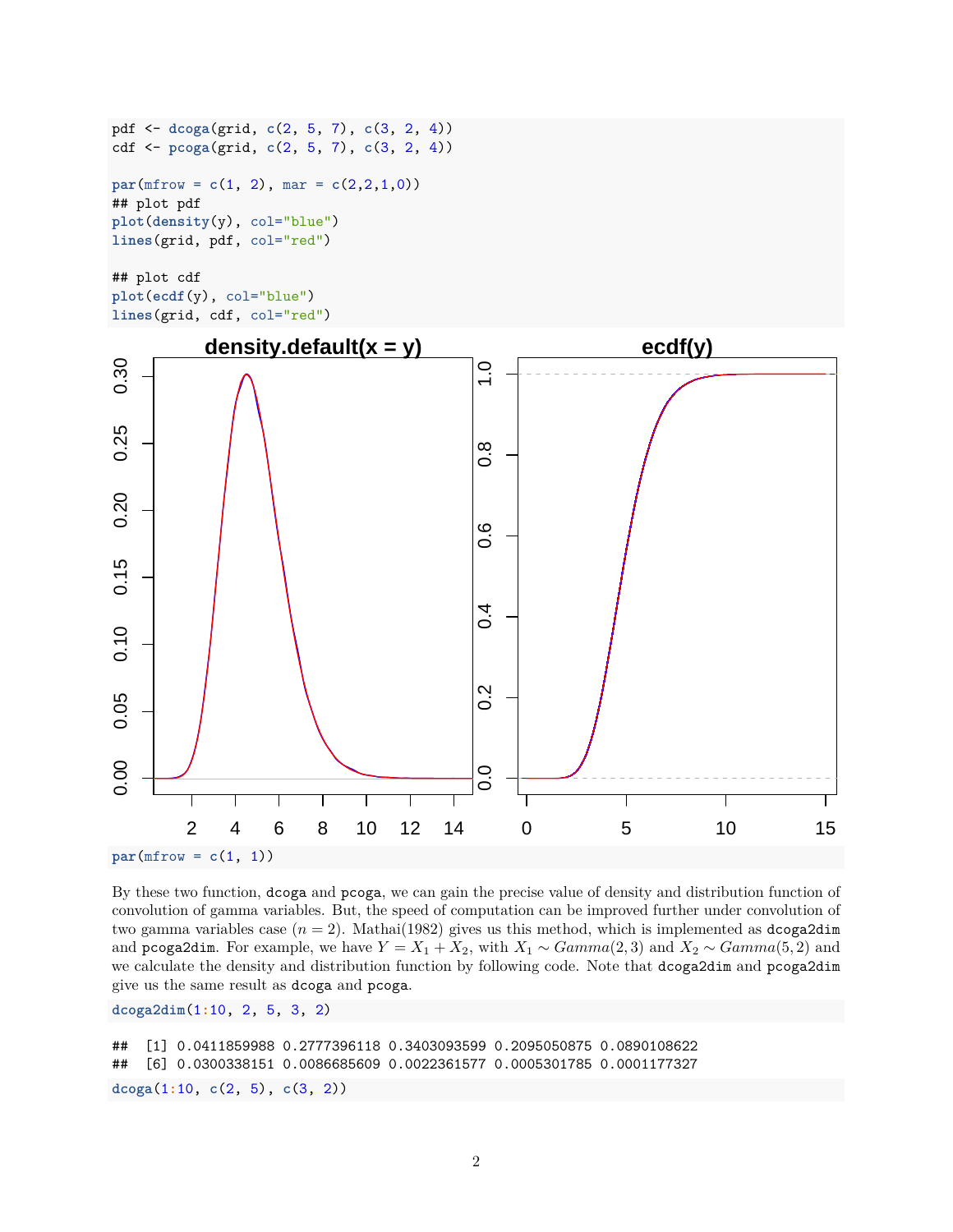```
## [1] 0.0411859988 0.2777396118 0.3403093599 0.2095050875 0.0890108622
## [6] 0.0300338151 0.0086685609 0.0022361577 0.0005301785 0.0001177327
pcoga2dim(1:10, 2, 5, 3, 2)
## [1] 0.00808714 0.16253645 0.49639106 0.77705516 0.92117138 0.97629377
## [7] 0.99367213 0.99845685 0.99964924 0.99992462
pcoga(1:10, c(2, 5), c(3, 2))
```
## [1] 0.00808714 0.16253645 0.49639106 0.77705516 0.92117138 0.97629377 ## [7] 0.99367213 0.99845685 0.99964924 0.99992462

Now, let's take a look at the difference of computation time between these two methods, which reveals the huge computation speed advantage of dcoga2dim and pcoga2dim.

```
microbenchmark::microbenchmark(dcoga2dim(1:10, 2, 5, 3, 2),
                               dcoga(1:10, c(2, 5), c(3, 2)),
                               pcoga2dim(1:10, 2, 5, 3, 2),
                               pcoga(1:10, c(2, 5), c(3, 2)))
```

```
## Unit: microseconds
## expr min lq mean median
## dcoga2dim(1:10, 2, 5, 3, 2) 6.061 7.2710 11.40627 10.5910
## dcoga(1:10, c(2, 5), c(3, 2)) 2474.741 2864.6585 4601.76814 3058.6510
## pcoga2dim(1:10, 2, 5, 3, 2) 390.626 395.1465 398.34207 396.6935
## pcoga(1:10, c(2, 5), c(3, 2)) 2691.853 2975.7200 4772.60820 3269.3910
## uq max neval cld
## 14.6130 24.606 100 a
## 3233.3930 22666.233 100 b
## 399.4405 438.358 100 a
## 3492.0040 25002.163 100 b
```
#### **2. Approximate evaluation of convolution of gamma variables**

The approximate method is given by Barnabani(2017) and is implemented as dcoga\_approx and pcoga\_approx, which only give us the approximate result but also give us the benefit of computation speed. We mention that this method only work for  $n \geq 3$ . For example, we have  $Y = X_1 + X_2 + X_3$ , with  $X_1 \sim \text{Gamma}(2, 3), X_2 \sim \text{Gamma}(5, 2)$  and  $X_3 \sim \text{Gamma}(7, 4)$ . Then, the density and distribution function of  $Y$  at a grid,  $1, 2, \ldots, 10$ , can be evaluated by the following code.

**dcoga\_approx**(1**:**10, **c**(2, 5, 7), **c**(3, 2, 4))

```
## [1] 3.882054e-05 1.370563e-02 1.264513e-01 2.757307e-01 2.805617e-01
## [6] 1.786373e-01 8.258924e-02 3.013126e-02 9.117437e-03 2.360774e-03
pcoga_approx(1:10, c(2, 5, 7), c(3, 2, 4))
## [1] 3.509682e-06 3.261758e-03 6.255803e-02 2.703705e-01 5.622780e-01
## [6] 7.952981e-01 9.226225e-01 9.755455e-01 9.933694e-01 9.984289e-01
The veracity of approximation method is shown in the following plot.
set.seed(123)
```

```
## do grid
y <- rcoga(100000, c(2, 5, 7), c(3, 2, 4))
grid <- seq(0, 15, length.out=100)
```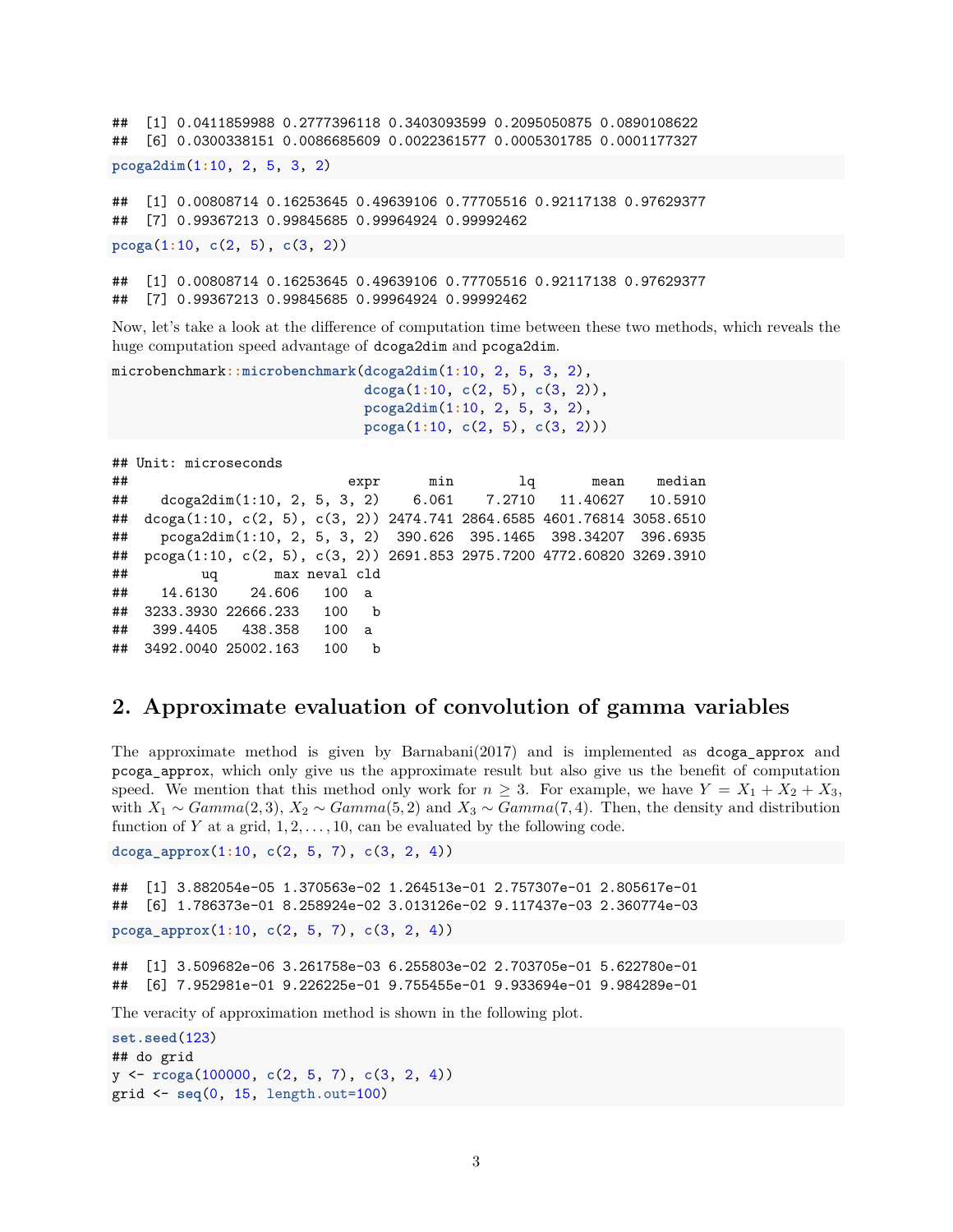```
## calculate pdf and cdf
pdf <- dcoga_approx(grid, c(2, 5, 7), c(3, 2, 4))
cdf <- pcoga_approx(grid, c(2, 5, 7), c(3, 2, 4))
par(mfrow = c(1, 2), mar = c(2,2,1,0))## plot pdf
plot(density(y), col="blue")
lines(grid, pdf, col="red")
## plot cdf
```

```
plot(ecdf(y), col="blue")
lines(grid, cdf, col="red")
```


## **3. Parameter recycling**

The parameter recycling means if the input of shape and rate have different length, the function will make up the shorter one to the longer one. For example, these two pairs of code will give us the same result.

**dcoga**(1**:**5, **c**(1, 2), **c**(1, 3, 4, 2, 5))

## Warning in dcoga(1:5, c(1, 2), c(1, 3, 4, 2, 5)): number of rate is not a ## multiple of shape.

## [1] 0.06312673 0.30528954 0.31055854 0.18197777 0.08348673